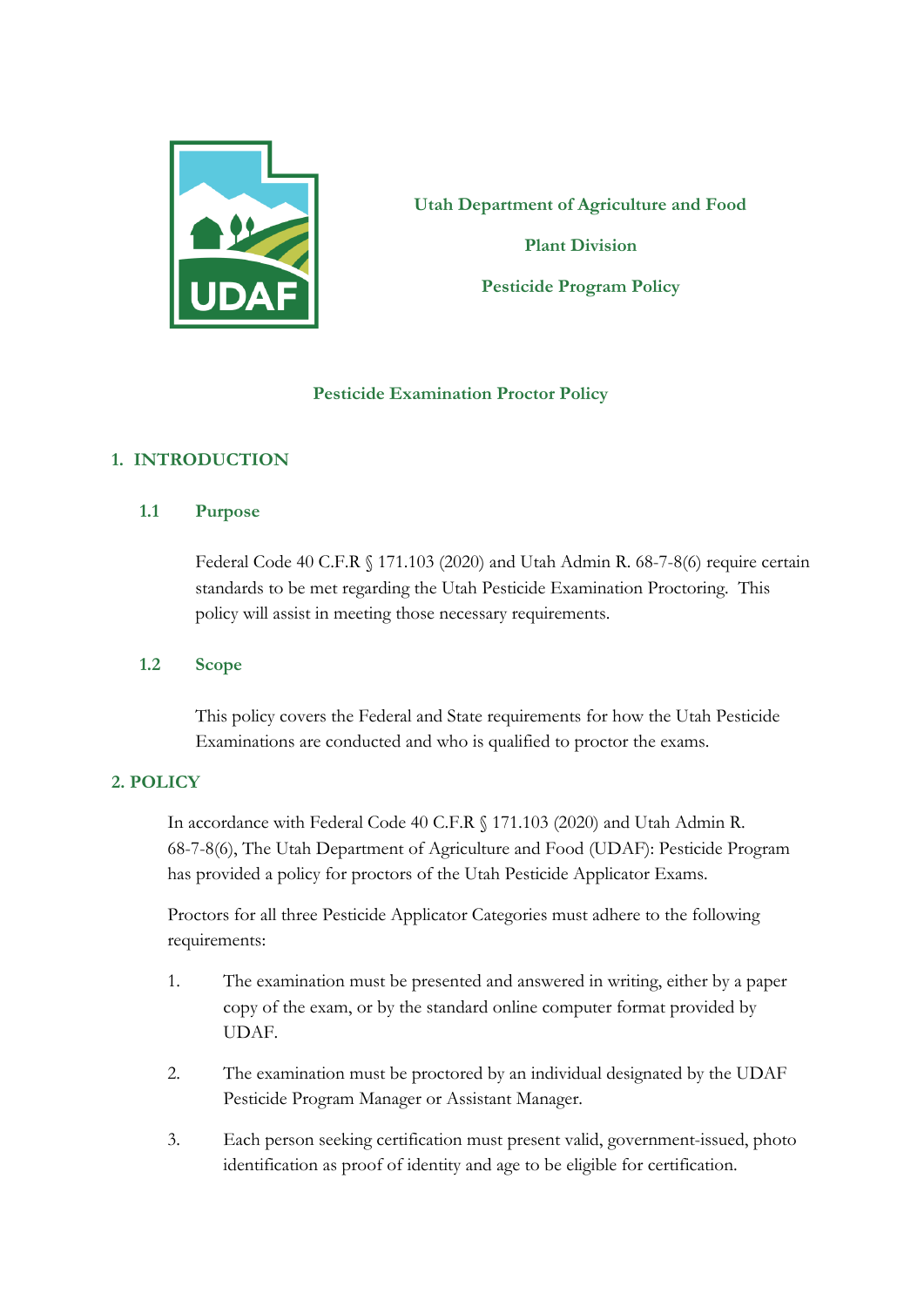

- 4. Candidates must be monitored throughout the examination period.
- 5. Candidates must be instructed in examination procedures before beginning the examination.
- 6. Examinations must be kept secure before, during, and after the examination period so that candidates have access to the examination only in the presence of the proctor.
- 7. Candidates must not have verbal or non-verbal communication with anyone other than the proctor during the examination period.
- 8. Any exam materials given to the candidates for the purpose of the exam must be returned to the proctor at the end of the examination.
- 9. The only reference materials used during the examination are those that are approved by the UDAF Pesticide Program.
- 10. Proctors are to report to the UDAF Pesticide Program any inconsistencies or irregularities, including cheating, use of unauthorized materials, and attempts to copy or retain the examination.
- 11. Each candidate must be notified of the results of their examination.
- 12. The examination must be conducted in accordance with these requirements, along with any other requirements deemed necessary by the UDAF Pesticide Program.

Exam Proctors for those individuals taking the Utah Pesticide Exam seeking to obtain a Pesticide Applicators License should have the following requirements:

- 1. Commercial
	- 1. An employee of the UDAF Pesticide Program, who has been approved by the Pesticide Program Manager to proctor the examination.
	- 2. An employee and proctor at a designated and UDAF approved testing center or organization.
- 2. Non-Commercial
	- 1. An employee of the UDAF Pesticide Program, who has been approved by the Pesticide Program Manager to proctor the examination.